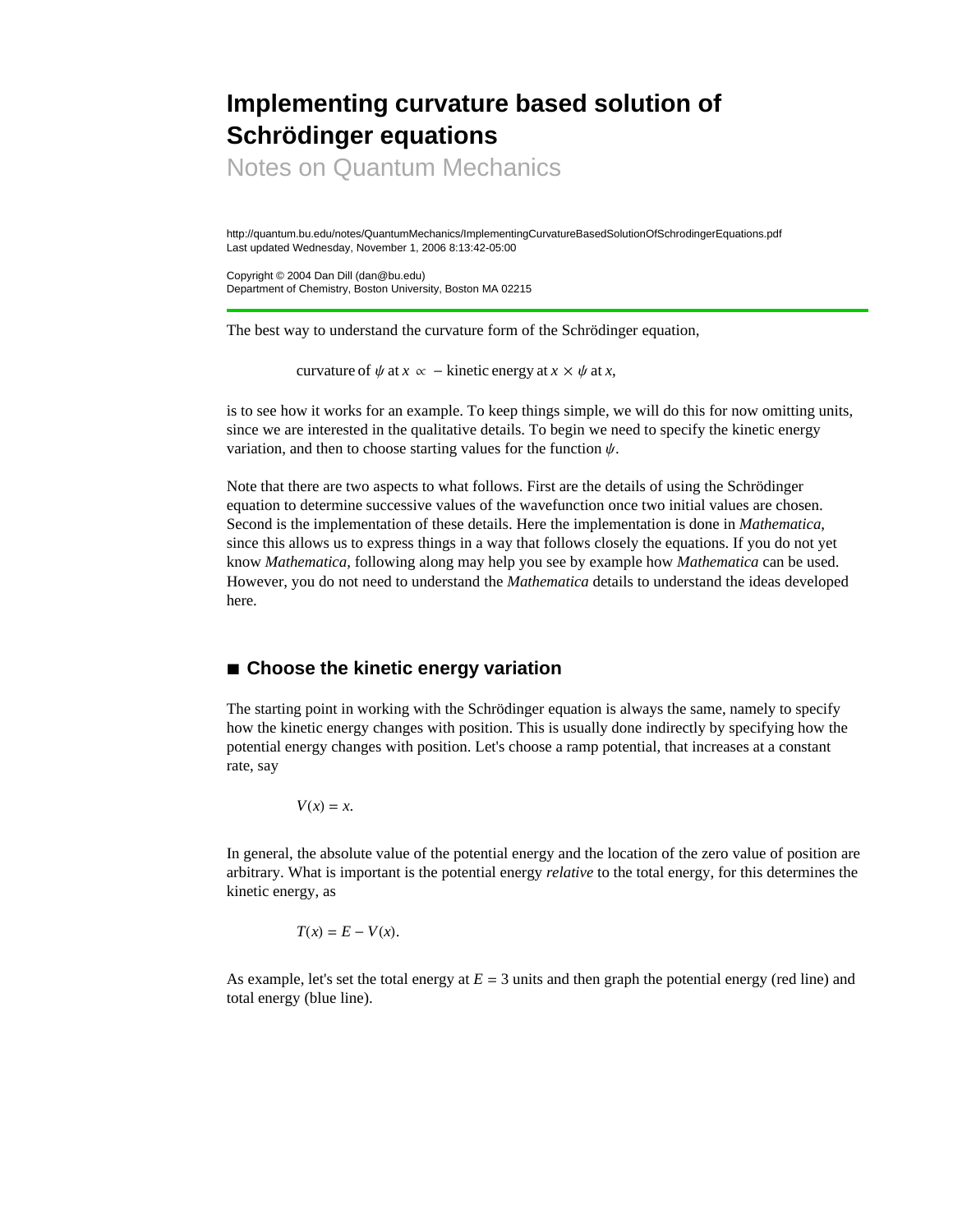

Variation of kinetic energy with position for an upward sloping ramp potential energy,  $V(x)$ . The horzontal line is the total energy, *E*. The vertical lines are the kinetic energy,  $E - V(x)$ . The classical turning point is at  $x = 3$  (thin vertical line). To the right of the classical turning point the kinetic energy is *negative* (thick vertical line) and so not realizable classically.

The kinetic energy at each point is the difference of the values of the blue line and red line at that point. For example, the vertcial line at  $x = 1$  represents the kinetic energy of two units at that point. The kinetic energy decreases as position moves to more positive values of *x*, since the potential increases in this direction.

The thin vertical line is the position at which the total energy is entirely potential energy. This is the rightmost position a classical particle with total energy *E* can have. To the right of this line the kinetic energy is *negative*! For example, the vertical line at  $x = 4$  represents the kinetic energy of negative one unit.

Regions of negative kinetic energy are not possible in ordinary, everyday experience, but they turn out to be very important in the quantum world. Such regions are called *forbidden regions*. Regions of positive kinetic energy are called *allowed regions*.

## **à Use the Schrödinger equation to determine the wavefunction**

Once we have specified the kinetic energy, we next need to choose starting values for the wavefunction  $\psi$  at two adjacent positions. Let's do this for  $x = 0$  and  $x = 0.4$ ,

$$
x_1 = 0, \psi(x_1) = 0,
$$
  
 $x_2 = 0.4, \psi(x_2) = 0.4,$ 

Show that these values mean we are assigning an initial slope of 1 to the wavefunction.

With these starting values of  $\psi(x)$ , together with the kinetic energy function  $T(x)$ , we have everything we need to use the Schrödinger equation to determine  $\psi(x)$  for all other values of *x*. Here is the recipe.

From two adjacent values of  $\psi$ , we can determine its slope. The slope corresponding to the first two points we have chosen is

slope(x<sub>1</sub>) = 
$$
\frac{\psi(x_2) - \psi(x_1)}{x_2 - x_1} = \frac{0.4 - 0}{0.4 - 0} = 1
$$

From the Schrödinger equation and the kinetic energy we can determine the rate at which the slope changes (the slope of the slope),

curvature of 
$$
\psi
$$
 at  $x_2 = \frac{\text{slope}(x_2) - \text{slope}(x_1)}{x_2 - x_1} = -T(x_2) \psi(x_2)$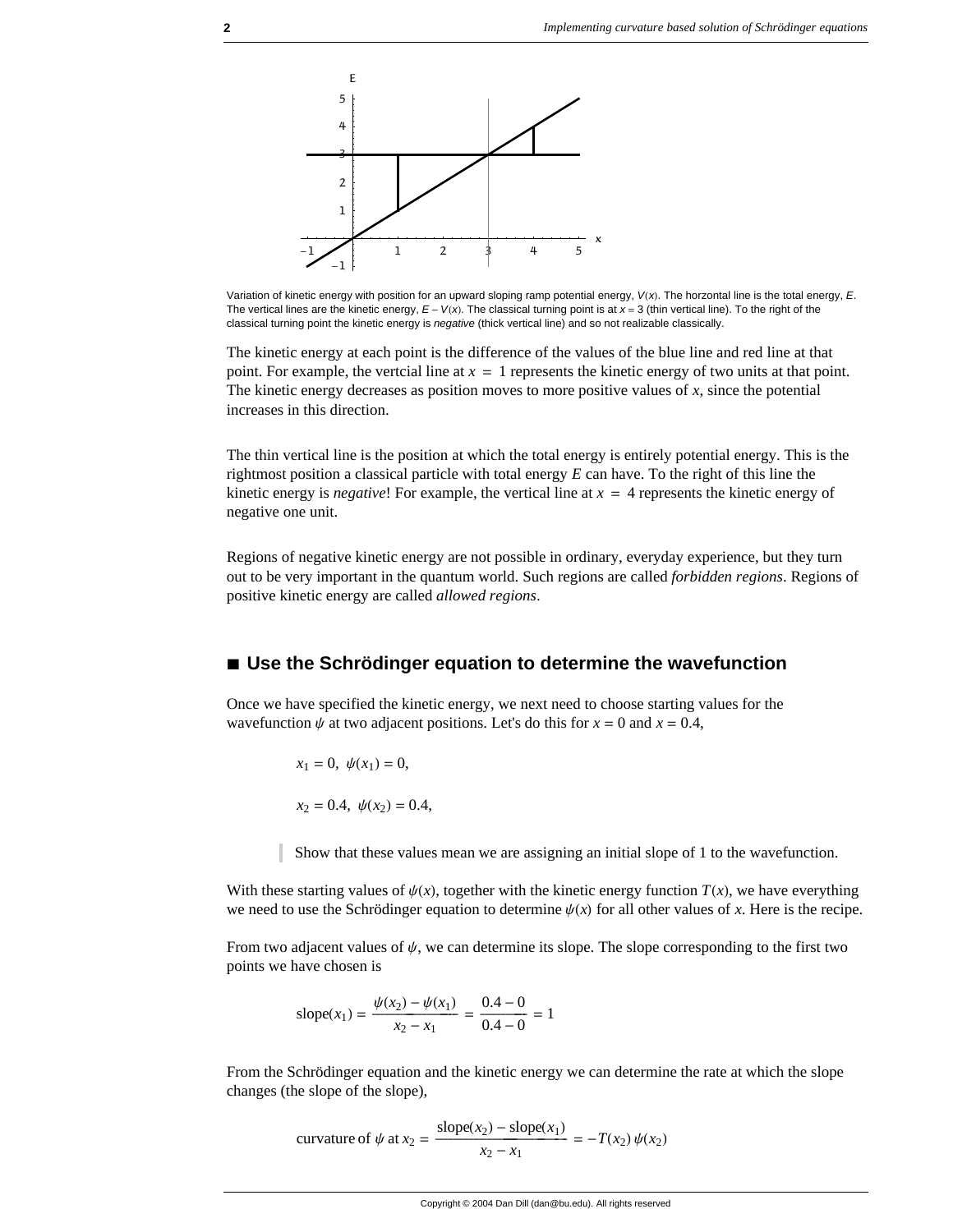Here, for simplicity, we have omitted from Schrödinger equation the constant factor  $2 m/h^2$ . This "curvature" tells us how the slope changes moving from  $x_1$  to  $x_2$ . We can use change in slope to get the value of the function  $\psi$  at a nearby new point 0.4 units away,

$$
x_3 = x_2 + 0.4.
$$

To do this, first we use the Schrödinger equation to evaluate that the initial slope is changing at the rate

$$
-T(x_2)\psi(x_2) = -(E - V(x)\psi(x_2)) = -(3 - 0.4) \times 0.4 = -1.04
$$

That is, for each unit change of x the slope increases by  $-1.04$ . The negative sign means that over a distance 0.4 the slope decreases by

$$
slope(x_2) - slope(x_1) = -T(x_2) \psi(x_2) (x_2 - x_1) = -1.04 \times (0.8 - 0.4) = -0.416.
$$

and so at position  $x_3$  the slope has changed to

$$
slope(x_3) = slope(x_2) - T(x_2) \psi(x_2) (x_2 - x_1) = 1 - 0.416 = 0.584
$$

Finally, since this new slope is given by  $(\psi_3 - \psi_2)/(x_3 - x_2)$ , we can use it to determine the value of the  $\psi$  at  $x_3$  to be

$$
\psi(x_3) = \psi(x_2) + \text{slope}(x_2) (x_3 - x_2) = 0.4 + 0.584 \times (0.8 - 0.4) = 0.634.
$$

Show that the wavefunction changes to  $\psi(x_4) = 0.644$  at  $x_4 = x_3 + 0.4$ .

Here is an illustration showing the successive function values.



The rightmost value of the wavefunction is computed from the change in slope connecting the first two points. According to the Schrödinger equation, this change in slope is given by the negative of the product of the kinetic energy and the value of the wavefunction at the second point.

The successive values of the function  $\psi$  are indicated by the grey circles. The line connecting the first and second values of the function has the initial slope 1. The line connecting the second and third values of the function has the new, lower slope. The difference in these two slopes reflects the curvature of the function, determined by the Schrödinger equation.

We have seen how to use the Schrödinger equation to find a next value of the function  $\psi$  from two adjacent, preceding values. Once we have the new value of  $\psi$  we can use it, and the immediately preceding value, to get a next new value of  $\psi$ . We can continue in this way to determine the how the function  $\psi$  changes along a set of successive positions.